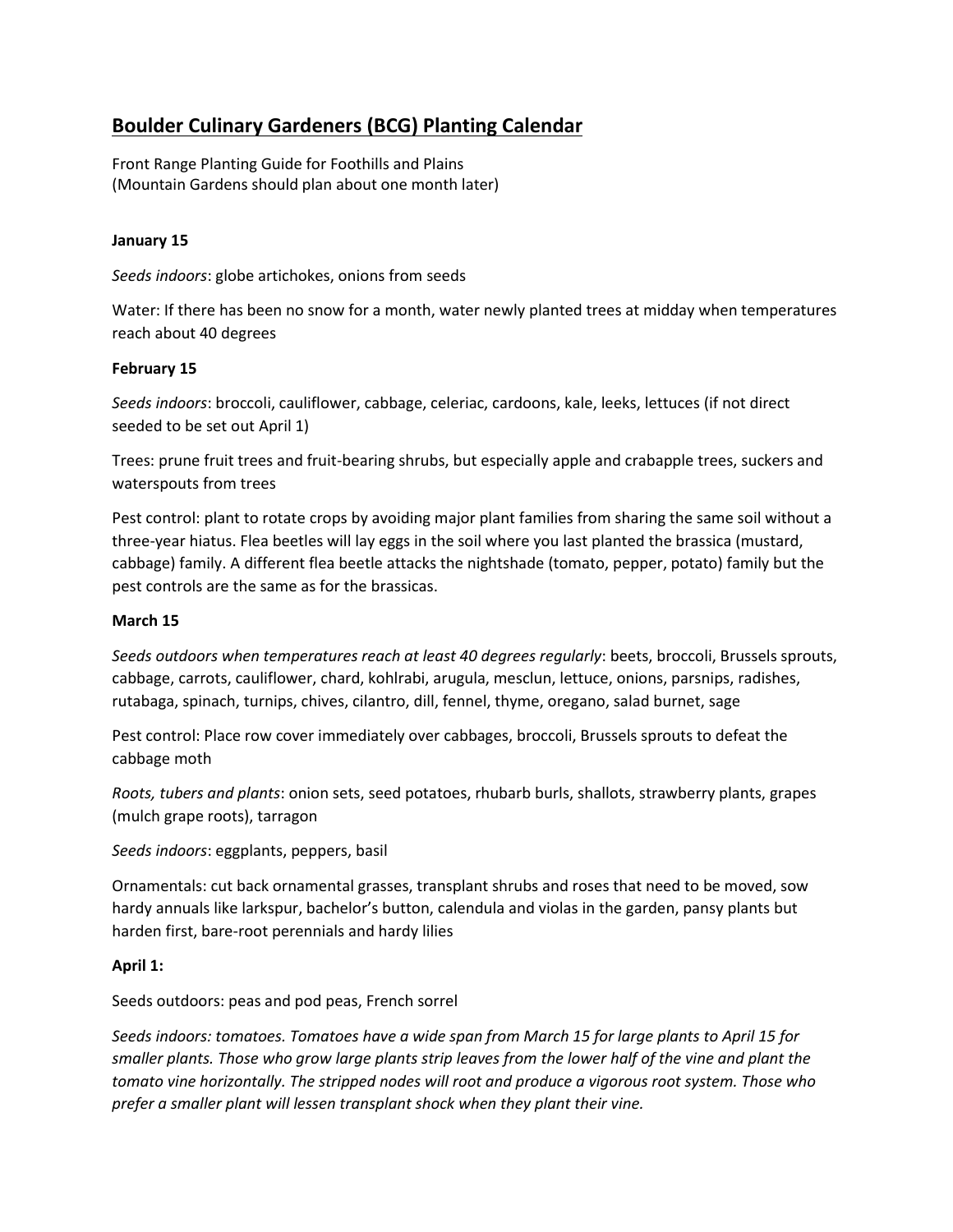## **April 15**

*Vegetable transplants*: broccoli, cabbage, cauliflower

Pest control: place floating row cover immediately over plants of cabbage family. Also, putting out larger transplants will mitigate flea beetle damage.

*Roots*: asparagus, potatoes

*Seeds indoors*: cucumbers, melons, gourds, pumpkins, summer squash, winter squash if not directly seeded in the garden at a later date (these crops may grow just as quickly directly seeded in the garden as they do not like to be transplanted). Also, tender annuals like nasturtium

Ornamentals: move volunteer perennials seedlings, cutback late summer blooming shrubs like buddleia and blue-mist spirea, Russian sage, harden off shrubs and perennials purchased as container plants, prune winter kill from roses, prune lilacs by harvesting blooms and cut out dead stalks

## **May 1**:

Seeds outdoors: sunflowers

Pest control: Soapy dish soap sprayed on aphids

#### **May 15:**

*Seeds outdoors when temperatures reach 55 degrees regularly*: beans, corn, cucumber, gourds, melons, pumpkins, squash, sunflower

Pest control: Place row cover over cucumber, melons, squash, pumpkins to defeat the cucumber beetle remove when flowers appear so insects can pollinate

*Plants outdoors:* broccoli, Brussels sprouts, cabbage, celery

Ornamentals: begin hardening off tender plants like basil, compost and fertilize roses

#### **June 1:**

*Plants outdoors:* cucumber, eggplant, melons, gourds, peppers, pumpkins, winter squash, summer squash, tomato

Pest control: Make tomato collars to repel cutworms (tuna can or cardboard collar placed around tomato plant and pushed into the ground to the depth of one inch)

Weather control: Place walls-of-water around tomato plants or four gallon-sized water jugs around each plant. Row cover close by in case of hail.

Ornamentals: plant tender annuals

#### **July 1:**

Ornamentals: divide irises and Oriental poppies

Heat control: tomatoes and peppers may have bruise marks from sun scorching where the sunlight strikes them. Raspberries will have translucent berry cells. Allow plenty of leafy grow on plants.